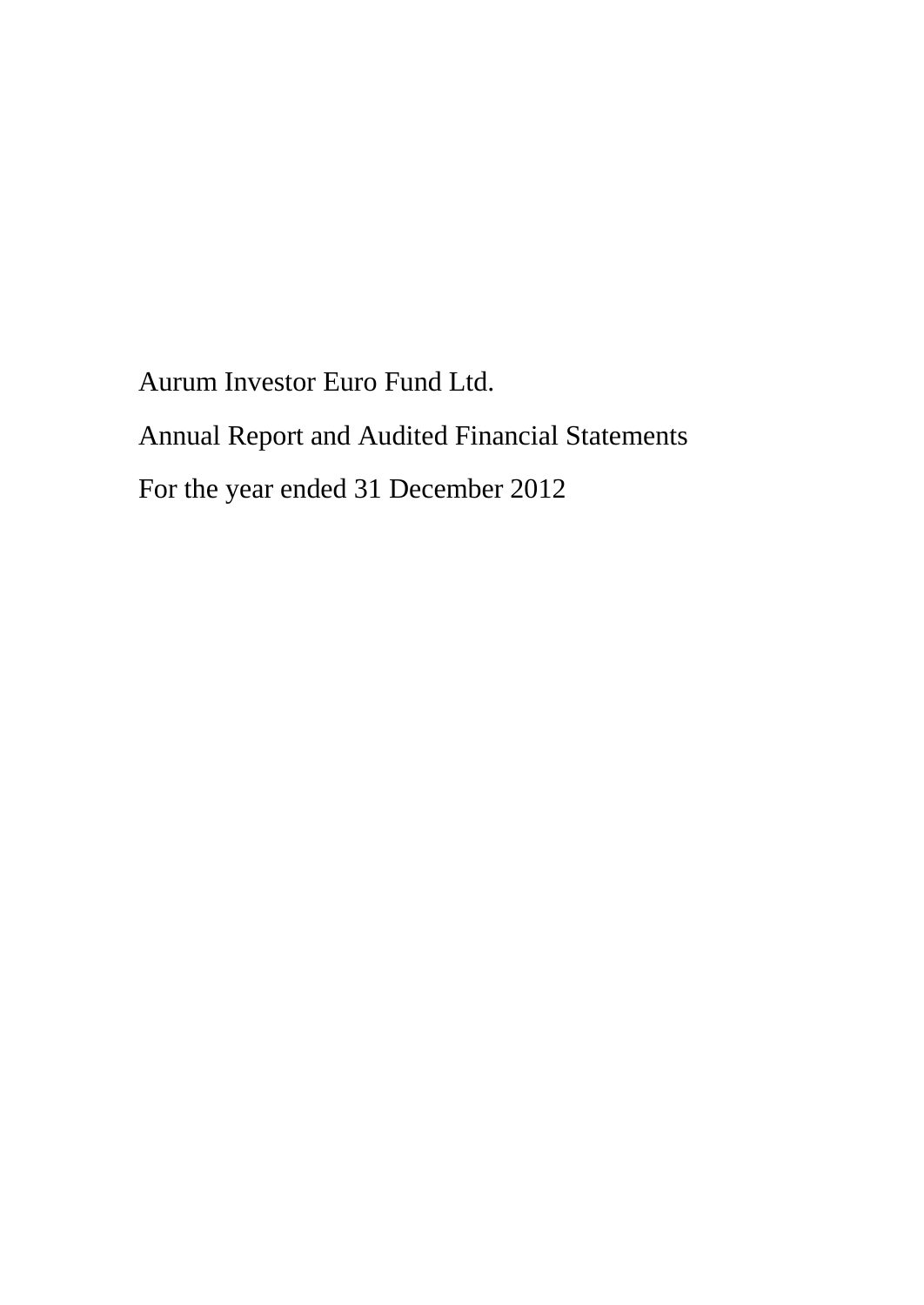# **Annual Report and Audited Financial Statements Contents**

| Directors and service providers                                                                                           | $\mathbf{1}$   |
|---------------------------------------------------------------------------------------------------------------------------|----------------|
| Directors' report                                                                                                         | 3              |
| Independent Auditor's report to the members                                                                               | $\overline{4}$ |
| Portfolio Statement as at 31 December 2012                                                                                | 5              |
| Statement of Comprehensive Income for the year ended 31 December 2012                                                     | 6              |
| Statement of Financial Position as at 31 December 2012                                                                    | $\tau$         |
| Statement of Changes in Net Assets Attributable to Holders of Participating Shares<br>for the year ended 31 December 2012 | 8              |
| Statement of Cash Flows for the year ended 31 December 2012                                                               | 9              |
| Notes to the Financial Statements                                                                                         | 10             |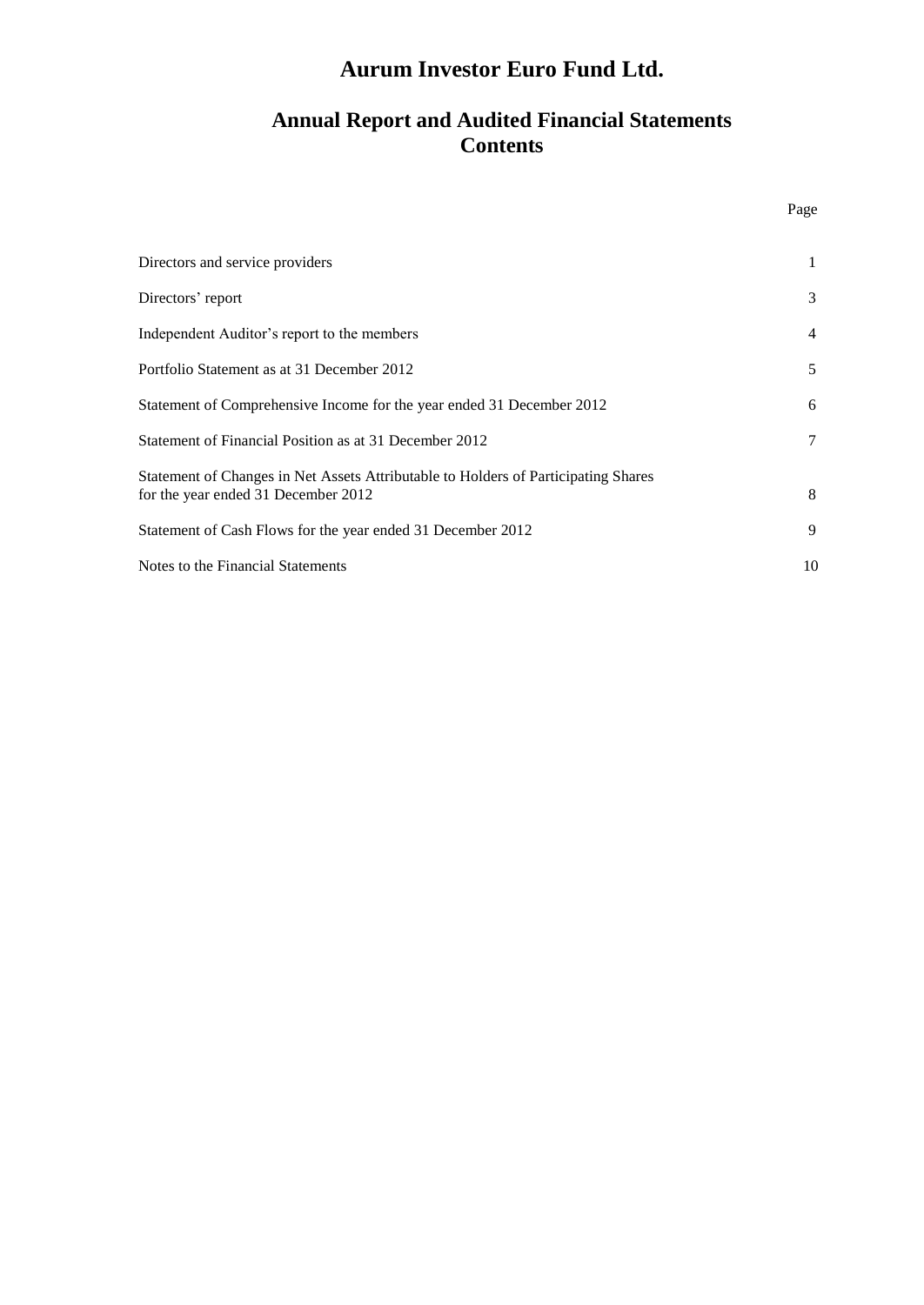# **Directors and service providers**

| Company                                          | Aurum Investor Euro Fund Ltd.<br>"Aurum House"<br>35 Richmond Road<br>Hamilton HM08<br>Bermuda                                                                                                        |
|--------------------------------------------------|-------------------------------------------------------------------------------------------------------------------------------------------------------------------------------------------------------|
|                                                  | Tel: (1) (441) 292 6952<br>Fax: (1) (441) 295 4164                                                                                                                                                    |
| <b>Directors</b>                                 | Dudley R Cottingham<br>W Roger Davidson*<br><b>Tina Gibbons</b><br>Clifford J Gundle<br>Adam Hopkin<br>Christopher C Morris<br><b>S</b> Arthur Morris<br>Meliosa O'Caoimh*                            |
| *Non-Executive Directors                         |                                                                                                                                                                                                       |
| <b>Custodian</b>                                 | Northern Trust Fiduciary Services (Ireland) Limited<br>George's Court<br>54 - 62 Townsend Street<br>Dublin 2<br>Ireland<br>Tel: (353) (1) 542 2000<br>Fax: (353) (1) 542 2920                         |
| <b>Promoter and</b><br><b>Investment Advisor</b> | Aurum Fund Management Ltd.<br>"Aurum House"<br>35 Richmond Road<br>Hamilton HM08<br>Bermuda<br>Tel: (1) (441) 292 6952<br>Fax: (1) (441) 295 4164                                                     |
| Administrator                                    | Northern Trust International Fund Administration Services (Ireland) Limited<br>George's Court<br>54 - 62 Townsend Street<br>Dublin 2<br>Ireland<br>Tel: (353) (1) 542 2000<br>Fax: (353) (1) 542 2920 |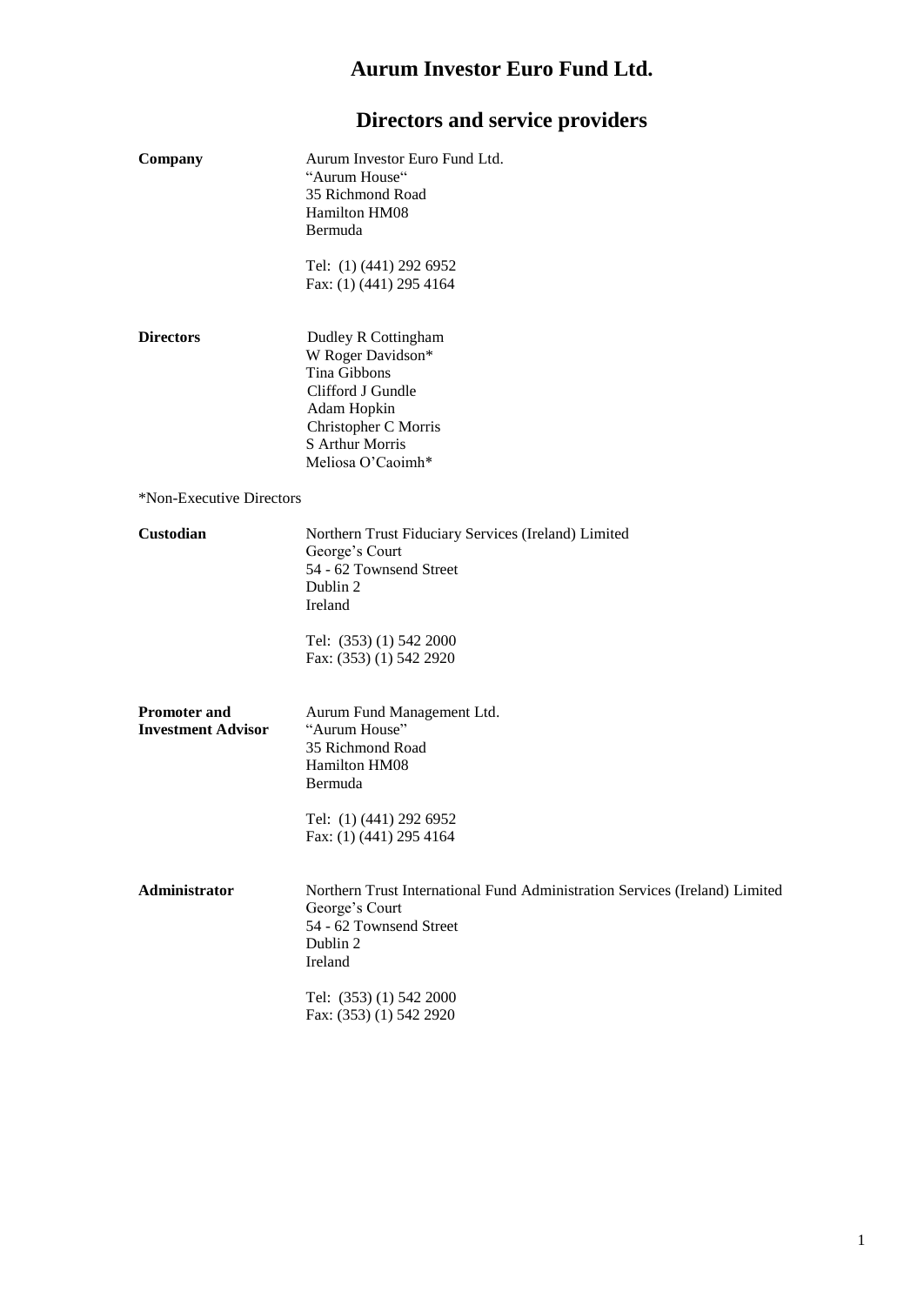| <b>Bermuda</b><br>Administrator,<br><b>Registrar and</b><br>Secretary             | Global Fund Services Ltd.<br>"Century House"<br>16 Par-la-Ville Road<br>Hamilton HM 08<br>Bermuda<br>Tel: (1) (441) 292 7478<br>Fax: (1) (441) 295 4164                                             |
|-----------------------------------------------------------------------------------|-----------------------------------------------------------------------------------------------------------------------------------------------------------------------------------------------------|
| Independent<br><b>Auditor</b>                                                     | <b>KPMG</b><br><b>Chartered Accountants</b><br>1 Harbourmaster Place<br><b>International Financial Services Centre</b><br>Dublin 1<br>Ireland<br>Tel: (353) (1) 410 1000<br>Fax: (353) (1) 412 2722 |
| <b>Sponsoring</b><br><b>Broker</b> for<br><b>Bermuda Stock</b><br><b>Exchange</b> | Continental Sponsors Ltd.<br><b>Century House</b><br>16 Par-la-Ville Road<br>P.O. Box HM 1806<br>Hamilton HM 08<br>Bermuda<br>Tel: (1) (441) 292 7478<br>Fax: (1) (441) 295 4164                    |
| <b>Sponsoring</b><br><b>Broker</b> for<br><b>Irish Stock</b><br><b>Exchange</b>   | <b>J&amp;E</b> Davy<br>Davy House<br>49 Dawson Street<br>Dublin 2<br>Ireland<br>Tel: (353) (1) 614 8933<br>Fax: (353) (1) 661 3042                                                                  |
| Legal<br><b>Advisors in</b><br><b>Matters of</b><br><b>Bermuda Law</b>            | Conyers Dill & Pearman Limited<br>"Clarendon House"<br>2 Church Street<br>Hamilton HM 11<br>Bermuda<br>Tel: (1) (441) 295 1422<br>Fax: (1) (441) 292 4720                                           |

# **Directors and service providers (continued)**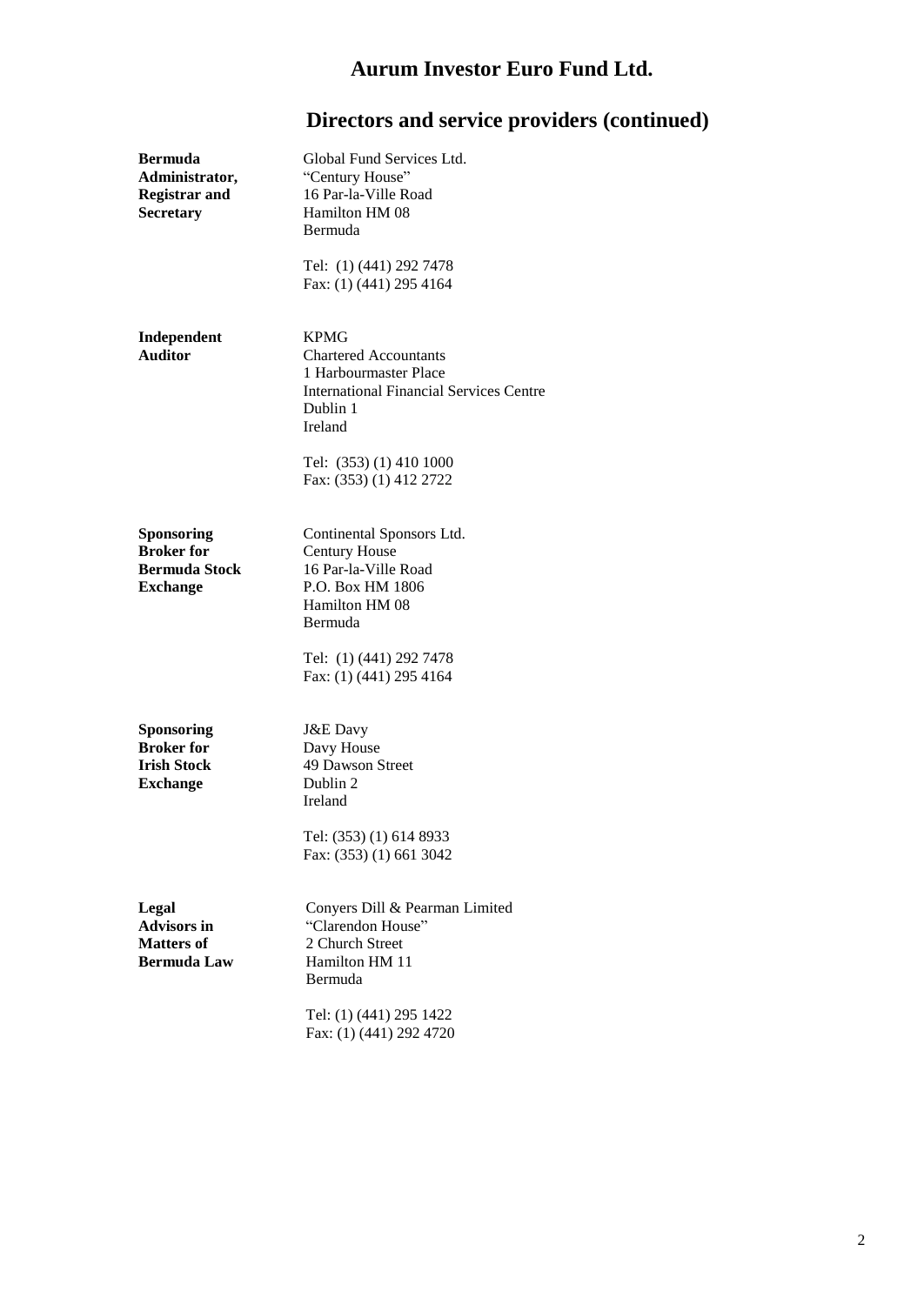### **Directors' Report**

The Directors have the pleasure to present the audited annual accounts of Aurum Investor Euro Fund Ltd. (the "Company") for the year ended 31 December 2012 and report as set out herein in respect of matters required by the Irish Stock Exchange and Bermuda Stock Exchange listing regulations.

At 31 December 2012, the Net Asset Value per Participating Share was €121.78 (2011: €128.55).

No dividends have been declared in the year ended 31 December 2012 (2011: €Nil) and the Directors do not recommend the payment of any dividends for the year ended 31 December 2012 (2011: €Nil).

The Company is a Feeder Fund which invests solely, apart from currency hedging, in the Participating Shares of Aurum Investor Fund Ltd. (the "Master Fund"). The Company's investment objective is to achieve long term capital growth by investing its assets in Participating Shares of the Master Fund.

The annual report and audited financial statements of the Master Fund for the year ended 31 December 2012 are sent to all Shareholders with the accounts of the Company.

**Dudley R Cottingham Director** 

24 April 2013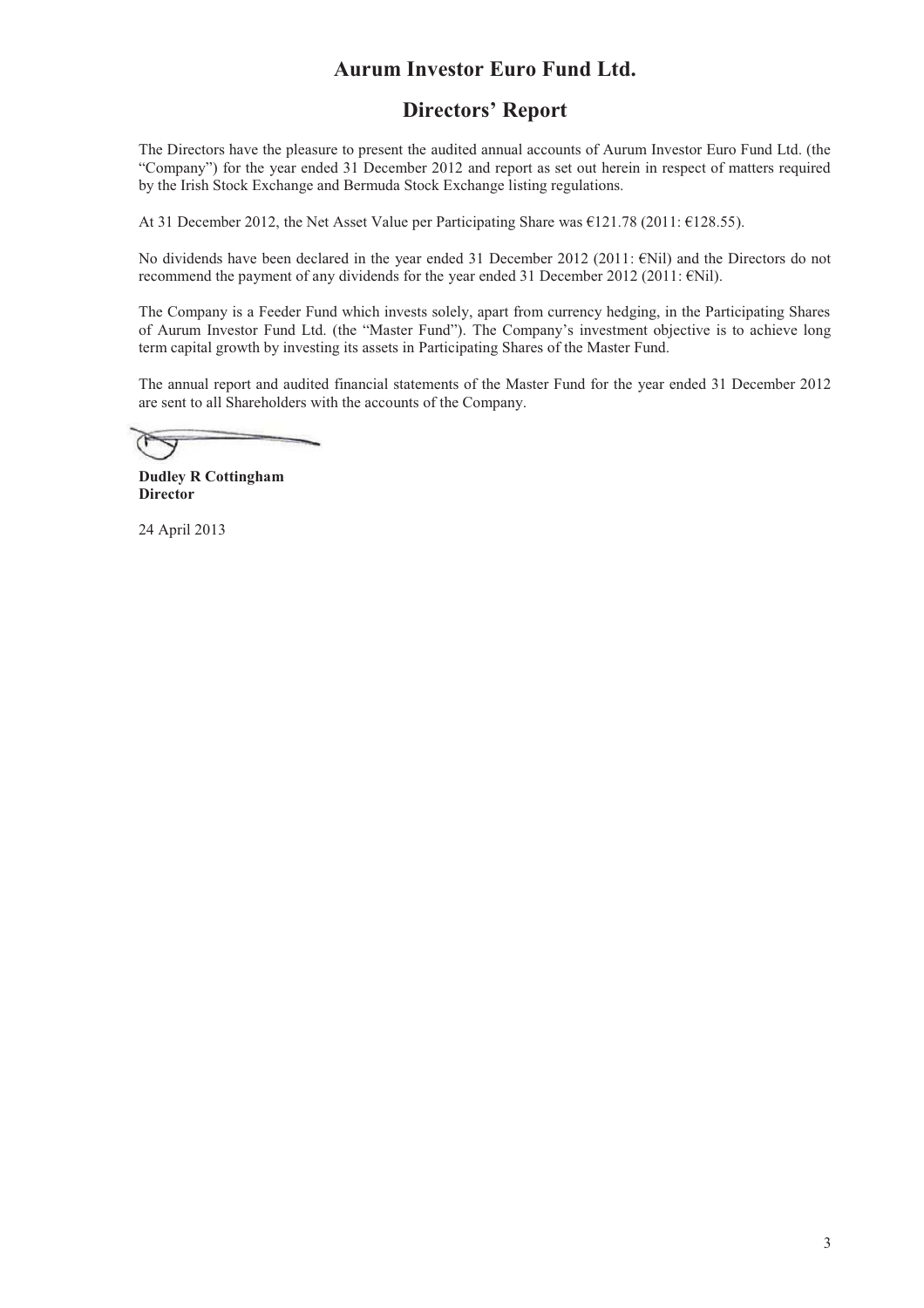

**KPMG Chartered Accountants** 1 Harbourmaster Place **IFSC** Dublin 1 Ireland

#### **Independent Auditors' Report to the Shareholders**

We have audited the accompanying financial statements of Aurum Investor Euro Fund Ltd. (the "Company") for the year ended 31 December 2012, which comprise the Statement of Comprehensive Income, the Statement of Financial Position, the Statement of Changes in Net Assets Attribultable to Holders of Participating Shares, the Statement of Cash Flows for the year then ended, and notes, comprising a summary of significant accounting policies and other explanatory information.

This report is made solely to the shareholders of the Company, as a body, in accordance with the terms of our engagement. Our audit work has been undertaken so that we might state to the shareholders those matters we are required to state to them in an auditor's report and for no other purpose. To the fullest extent permitted by law, we do not accept or assume responsibility to anyone other than the shareholders of the Company as a body, for our audit work, for this report, or for the opinions we have formed.

#### **Management Responsibility for the Financial Statements**

Management is responsible for the preparation and fair presentation of these financial statements in accordance with International Financial Reporting Standards, and for such internal control as they determine necessary to enable the preparation of financial statements that are free from material misstatement, whether due to fraud or error.

#### **Auditors' Responsibility**

Our responsibility is to express an opinion on these financial statements based on our audit. We conducted our audit in accordance with International Standards on Auditing. Those standards require that we comply with ethical requirements and plan and perform the audit to obtain reasonable assurance about whether the financial statements are free from material misstatement.

An audit involves performing procedures to obtain audit evidence about the amounts and disclosures in the financial statements. The procedures selected depend on our judgment, including the assessment of the risks of material misstatement of the financial statements, whether due to fraud or error. In making those risk assessments, we consider internal control relevant to the entity's preparation and fair presentation of the financial statements in order to design audit procedures that are appropriate in the circumstances, but not for the purpose of expressing an opinion on the effectiveness of the entity's internal control. An audit also includes evaluating the appropriateness of accounting policies used and the reasonableness of accounting estimates made by management, as well as evaluating the overall presentation of the financial statements.

We believe that the audit evidence we have obtained is sufficient and appropriate to provide a basis for our audit opinion.

#### Opinion

In our opinion, the financial statements present fairly, in all material respects, the financial position of the Company as at 31 December 2012, and of its financial performance and its cash flows for the year then ended in accordance with International Financial Reporting Standards.

 $K$ p $M$ 

**KPMG Chartered Accountants** 24 APRIL 2013 1 Harbourmaster Place International Financial Services Centre Dublin 1 Ireland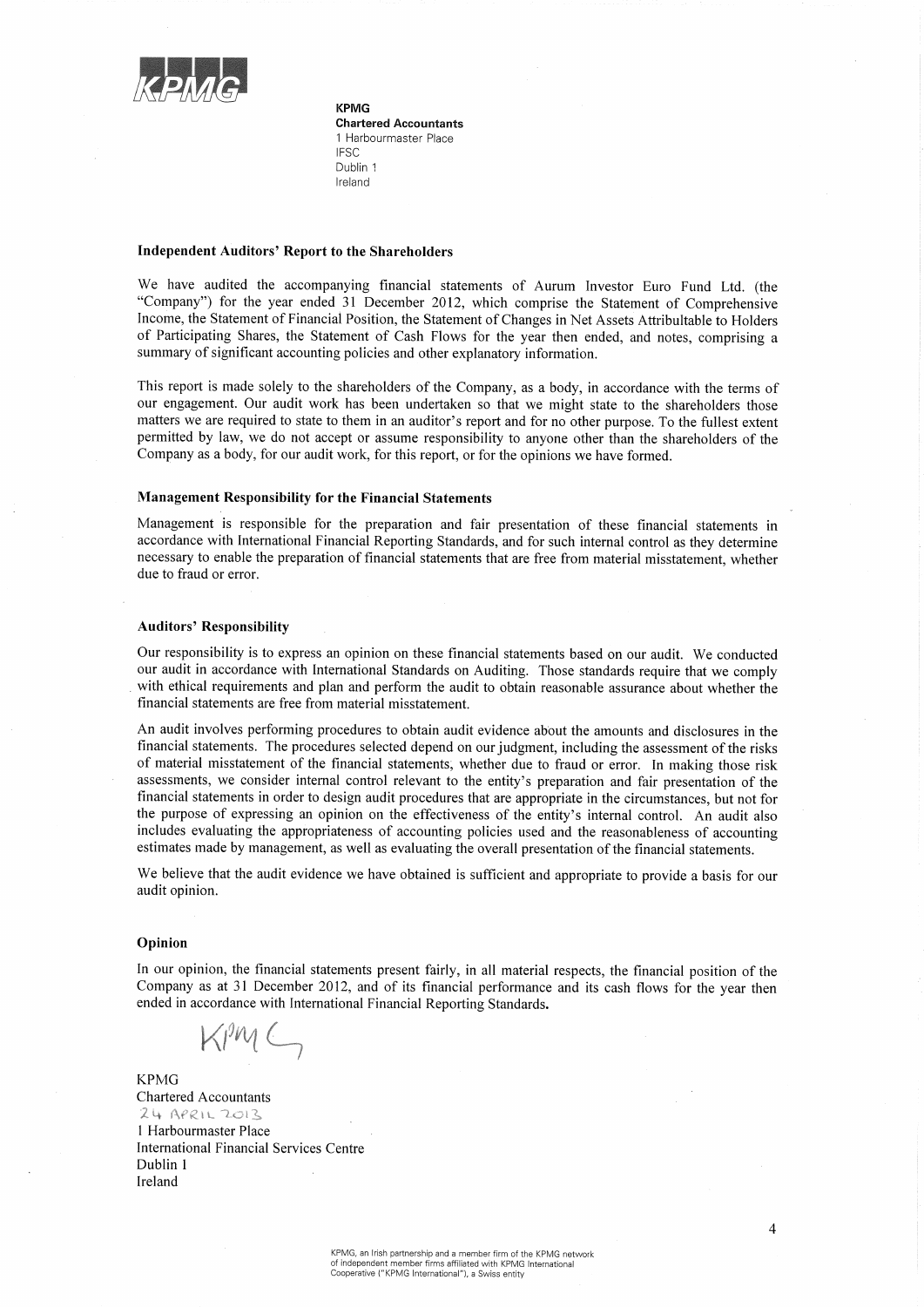|  | <b>Portfolio Statement as at 31 December 2012</b> |  |  |  |
|--|---------------------------------------------------|--|--|--|
|--|---------------------------------------------------|--|--|--|

| Portfolio Statement as at 31 December 2012 |                |                   |            |                |                   |            |
|--------------------------------------------|----------------|-------------------|------------|----------------|-------------------|------------|
|                                            |                | 2012              |            |                | 2011              |            |
| <b>Fund</b>                                | <b>Nominal</b> | <b>Fair Value</b> | $%$ of     | <b>Nominal</b> | <b>Fair Value</b> | $%$ of     |
|                                            | Holding        | €                 | <b>NAV</b> | Holding        | €                 | <b>NAV</b> |
| Aurum Investor Fund Ltd.                   | 118,206        | 32,386,273        | 98.65      | 130,090        | 34,257,405        | 102.94     |
| Other Assets                               |                | 443,152           | 1.35       |                | 1,427,918         | 4.29       |
| <b>Total Assets</b>                        |                | 32,829,425        | 100.00     |                | 35,685,323        | 107.23     |
| Other Liabilities                          |                | (729)             |            |                | (2,405,785)       | (7.23)     |
| Net Assets                                 |                | 32,828,696        | 100.00     |                | 33,279,538        | 100.00     |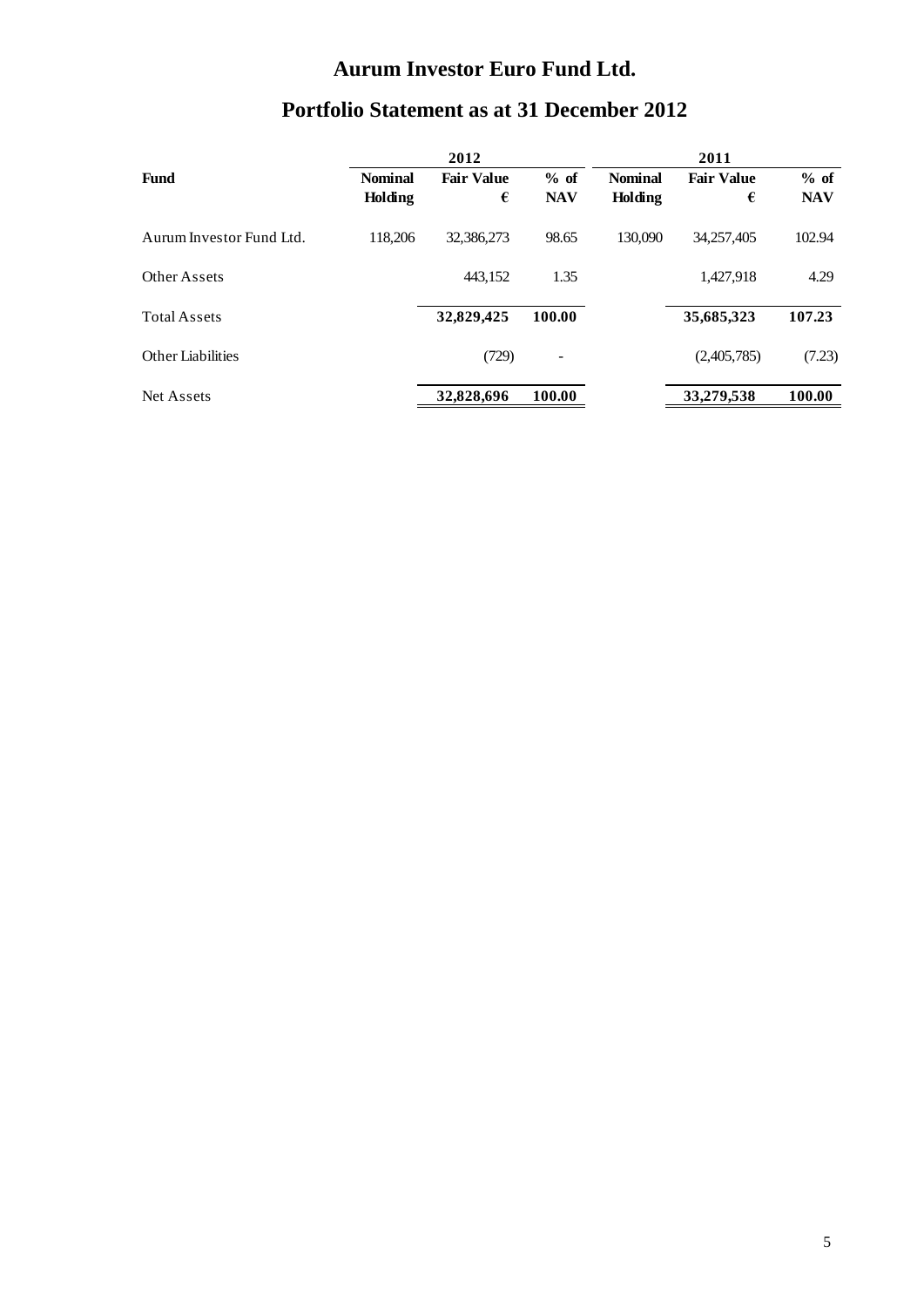# **Statement of Comprehensive Income for the year ended 31 December 2012**

| 2011        |                                                                                 | <b>Notes</b> | 2012       |
|-------------|---------------------------------------------------------------------------------|--------------|------------|
| €           |                                                                                 |              | €          |
|             |                                                                                 |              |            |
|             | Gains from financial assets at fair value through profit or loss                | 2            |            |
| (2,401,065) | Net unrealised (loss)/gain on investments and currencies                        |              | 2,120,538  |
| 1,075,852   | Net realised gain/(loss) on investments and currencies                          |              | (368, 382) |
| (1,325,213) | Total (losses)/gains from financial assets at fair value through profit or loss |              | 1,752,156  |
|             |                                                                                 |              |            |
|             | <b>Expenses</b>                                                                 | 2            |            |
| 5,730       | Net interest expense                                                            |              | 3,322      |
| 5,730       | <b>Operating expenses</b>                                                       |              | 3,322      |
|             |                                                                                 |              |            |
|             | Change in net assets attributable to holders of Participating Shares            |              |            |
| (1,330,943) | resulting from operations                                                       |              | 1,748,834  |

*The accompanying notes form part of these financial statements.*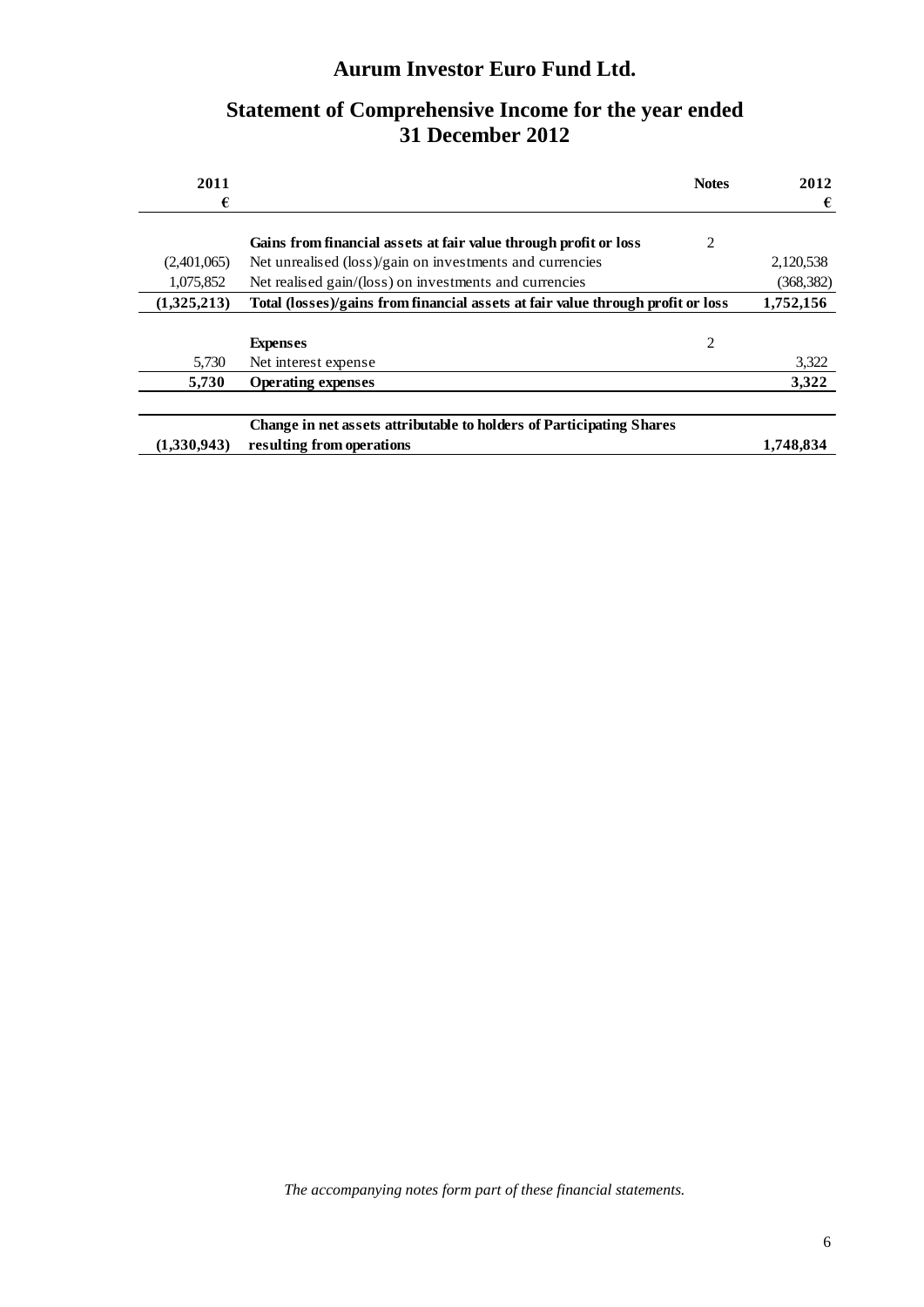#### 2011 2012 **Notes**  $\pmb{\epsilon}$ € **Assets** Financial assets at fair value through profit or loss 34,257,405 Investments at fair value  $\overline{2}$ 32,386,273 9 10,945 Unrealised appreciation on forward foreign exchange contracts 301,931 Cash and cash equivalents 1,416,973 141.221 Cash and cash equivalents  $\overline{2}$ 35,685,323 **Total Assets** 32,829,425 **Liabilities** Financial liabilities at fair value through profit or loss  $\overline{9}$ 1,246,051 Unrealised depreciation on forward foreign exchange contracts 729 Financial liabilities measured at amortised cost 1,159,734 Bank overdraft 2.5  $\sim$ Total Liabilities (excluding amounts attributable to holders of 2,405,785 **Participating Shares)** 729 Net Assets attributable to holders of Participating and Sponsor 33,279,538 **Shares**  $\overline{4}$ 32,828,696 33,279,536 Net Assets attributable to holders of Participating Shares 6 32,828,694  $\overline{2}$ Net Assets attributable to holders of Sponsor Shares  $\overline{4}$  $\overline{2}$ 273,266.98 Participating Shares outstanding (number of shares)  $\overline{4}$ 255,361.59 121.78 **Net Asset Value per Participating Share** 6 128.55

### **Statement of Financial Position as at 31 December 2012**

These financial statements were approved by the Directors on 24th April 2013 and signed on their behalf by:

D.R. Cottingham

C.C. Morris

**Director** 

**Director** 

The accompanying notes form part of these financial statements.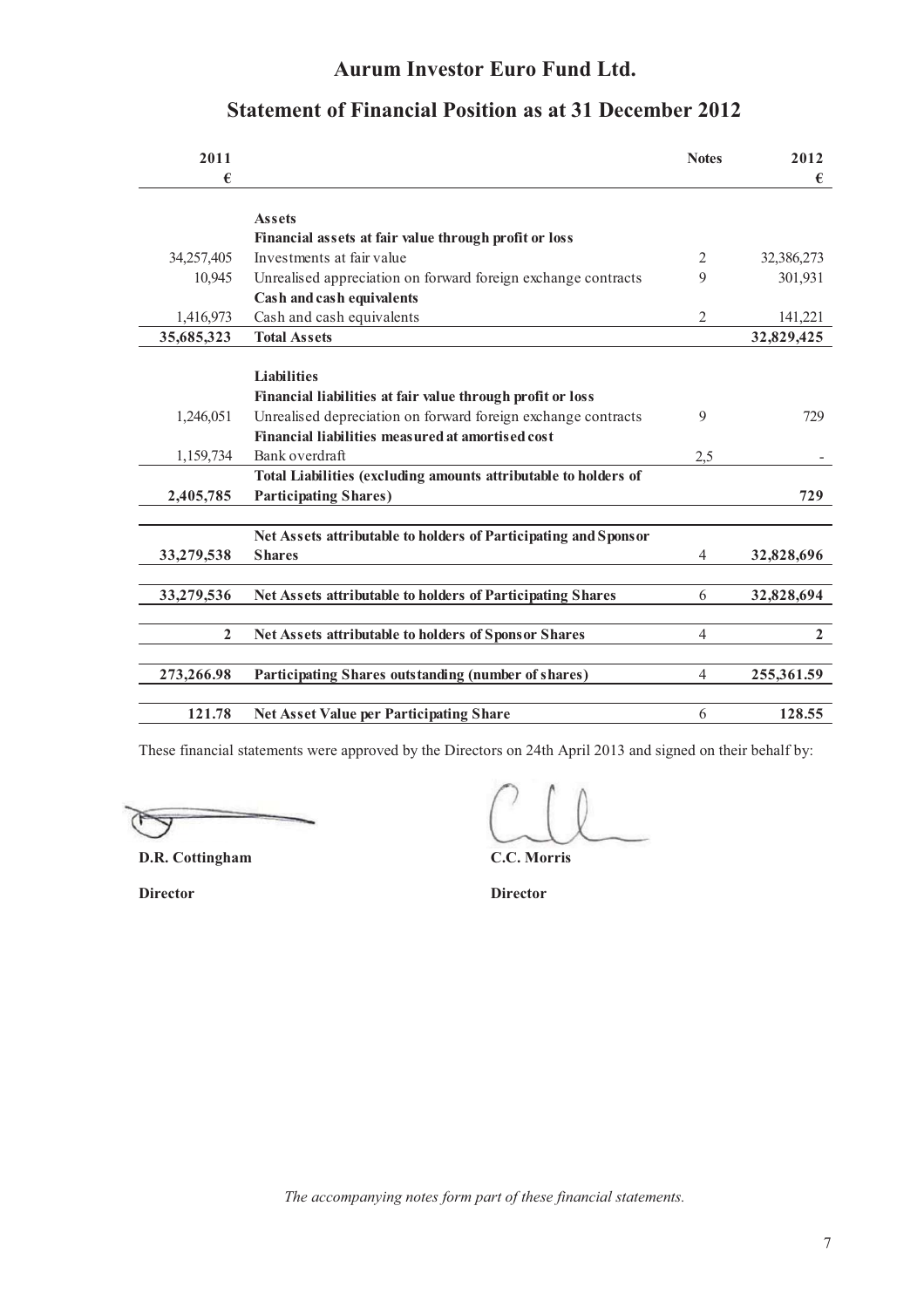# **Statement of Changes in Net Assets Attributable to Holders of Participating Shares for the year ended 31 December 2012**

|                                                                                                | <b>Total</b>   |
|------------------------------------------------------------------------------------------------|----------------|
|                                                                                                | €              |
| <b>Balance at 1 January 2012</b>                                                               | 33,279,536     |
|                                                                                                |                |
| Change in net assets attributable to holders of participating shares resulting from operations | 1,748,834      |
| Subscriptions during the year                                                                  | 2,136,847      |
| Redemptions during the year                                                                    | (4,336,523)    |
| <b>Balance at 31 December 2012</b>                                                             | 32,828,694     |
|                                                                                                |                |
| <b>Balance at 1 January 2011</b>                                                               | 48,270,953     |
|                                                                                                |                |
| Change in net assets attributable to holders of participating shares resulting from operations | (1,330,943)    |
| Subscriptions during the year                                                                  | 820,679        |
| Redemptions during the year                                                                    | (14, 481, 153) |
| <b>Balance at 31 December 2011</b>                                                             | 33,279,536     |

*The accompanying notes form part of these financial statements.*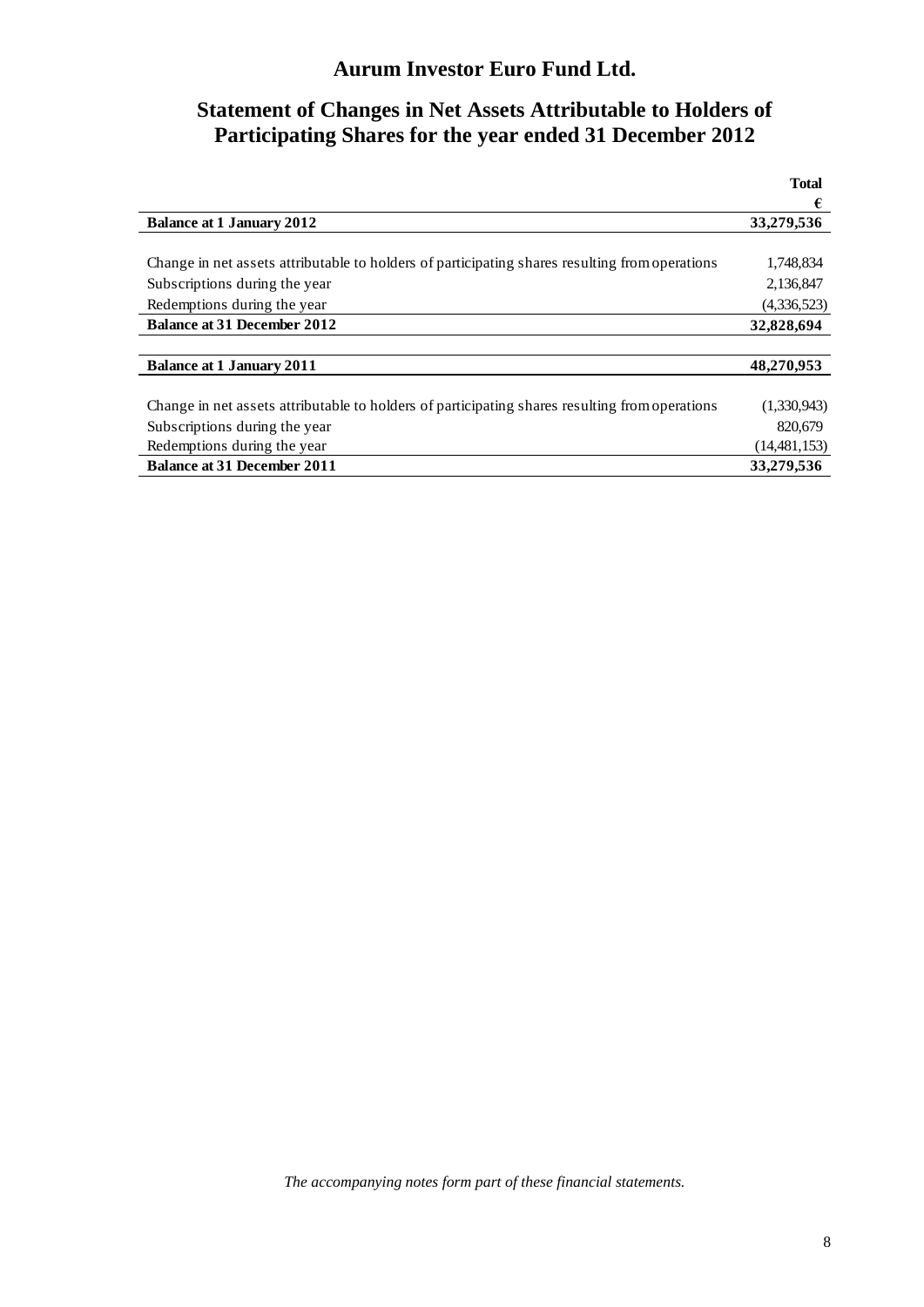# **Statement of Cash Flows for the year ended 31 December 2012**

| 2011           |                                                               | 2012        |
|----------------|---------------------------------------------------------------|-------------|
| €              |                                                               | €           |
|                | Cash flows from operating activities                          |             |
|                | Change in net assets attributable to holders of participating |             |
| (1,330,943)    | shares resulting from operations                              | 1,748,834   |
| (5,164,601)    | Purchase of investments                                       | (4,254,403) |
| 16,416,907     | Proceeds from sales of investments and currencies             | 7,877,691   |
|                | Adjustment for non cash items and working capital             |             |
| 2,401,065      | Net unrealised loss/(gain) on investments and currencies      | (2,120,538) |
| (1,075,852)    | Net realised (gain)/loss on investments and currencies        | 368,382     |
|                | Changes in operating assets and liabilities                   |             |
| 490,160        | Decrease/(increase) in debtors                                | (290, 986)  |
| 604,872        | Increase/(decrease) in creditors                              | (1,245,322) |
| 12,341,608     | Net cash inflow from operating activities                     | 2,083,658   |
|                |                                                               |             |
|                | Cash flows from financing activities                          |             |
| 768,699        | Issue of shares                                               | 2,136,847   |
| (14, 481, 153) | Redemption of shares                                          | (4,336,523) |
| (13, 712, 454) | Net cash outflow from financing activities                    | (2,199,676) |
|                |                                                               |             |
| (1,370,684)    | Net decrease in cash and cash equivalents                     | (116,018)   |
|                |                                                               |             |
| 1,628,085      | Cash and cash equivalents at the beginning of the year        | 257,239     |
| 257,239        | Cash and cash equivalents at the end of the year              | 141,221     |
|                |                                                               |             |
|                | <b>Supplementary Information</b>                              |             |
| (5,730)        | Net interest paid                                             | (3,322)     |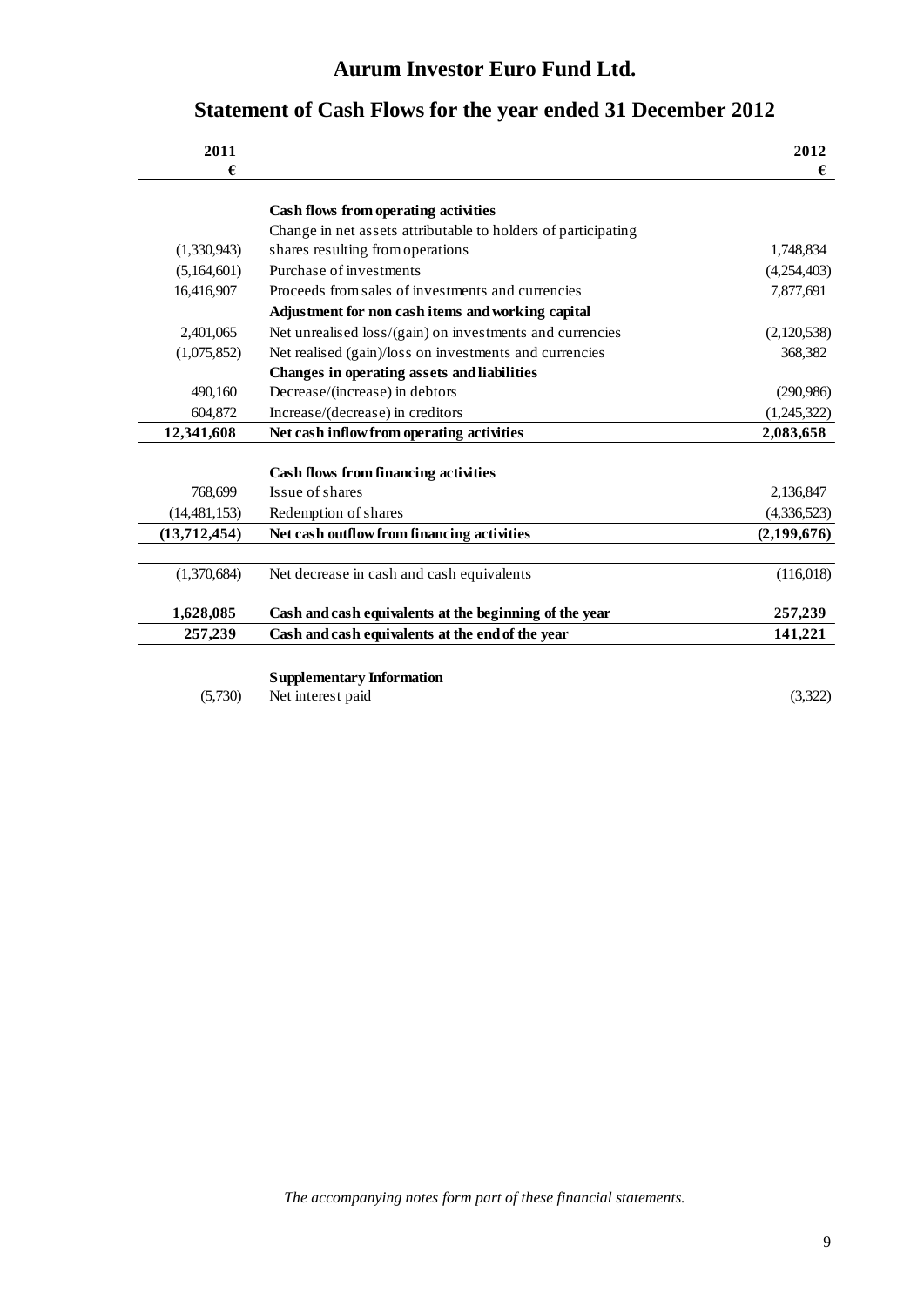### **Notes to the Financial Statements for the year ended 31 December 2012**

#### **1 General**

Aurum Investor Euro Fund Ltd. (the "Euro Fund" or the "Company") was incorporated in Bermuda on 30 October 2004 under the Companies Act 1981 as amended and acts as an investment company. Shares of the Euro Fund are denominated in euro. The Euro Fund is one of three Feeder Funds comprising the Euro Fund, Aurum Investor Sterling Fund Ltd. (the "Sterling Fund") and Aurum Investor Dollar Fund Ltd. (the "Dollar Fund") that invest in Aurum Investor Fund Ltd. (the "Master Fund"). The other Feeder Funds have Sterling and US Dollar denominated shares respectively. Aurum Investor Euro Fund Ltd. is listed on the Irish and Bermuda Stock Exchanges.

The Feeder Funds must solely invest into Participating Shares of the Master Fund, except in the case of the Sterling and Euro Funds in respect of currency hedging. The Participating Shares of the Master Fund are valued in US dollars. The Sterling and Euro Funds whilst investing into US dollar denominated Participating Shares of the Master Fund will, by appropriate currency hedging, seek to protect the value of their shares in sterling and euro terms respectively irrespective of movements in currency values between the US dollar and their respective currencies. The Master Fund pays the fees of Administrators, Custodian, the Investment Advisor, audit, formation and minor out of pocket expenses and Directors' fees of all funds. Each Fund will otherwise bear its own costs and liabilities.

The Company's investment objective is to achieve long-term capital growth by investing in the Participating Shares of the Master Fund. The annual report and audited financial statements of the Master fund for the year ended 31 December 2012 are attached and should be read in conjunction with these financial statements.

The Aurum Universal Fund Ltd. and its Feeder Funds, merged with the Aurum Investor Fund Ltd. and its Feeder Funds, on 30 June 2012. Participating shareholders in the Universal Funds received equal value participating shares in the relevant Aurum Investor Funds in exchange for their existing shares. All assets and liabilities of the Universal Funds were transferred to the relevant Investor Funds at fair value on 30 June 2012. The Universal Funds were liquidated on 14 December 2012.

The audited financial statements were approved by the Board of Directors on 24th April 2013.

#### **2 Principal Accounting Policies**

The principal accounting policies which have been applied are set out below.

#### **Statement of Compliance**

The financial statements have been prepared in accordance with International Financial Reporting Standards (IFRS) and interpretations of IFRS as issued by the International Accounting Standards Board (IASB).

#### **Basis of Preparation**

The financial statements are presented in the currency of the primary economic environment in which the Company operates, which is euro, reflecting the fact that the redeemable Participating Shares are issued in euro and the Company's operations are primarily conducted in euro. They are prepared on a fair value basis for financial assets and financial liabilities at fair value through profit or loss. All other assets and liabilities are stated at amortised cost. The net assets attributable to holders of participating shares are stated at the present value of the redemption amount.

The accounting policies have been applied consistently by the Company and are consistent with those used in the previous year.

#### **Changes in accounting policy and disclosures**

There are a number of new/revised standards and interpretations not yet adopted in the financial statements of the Company: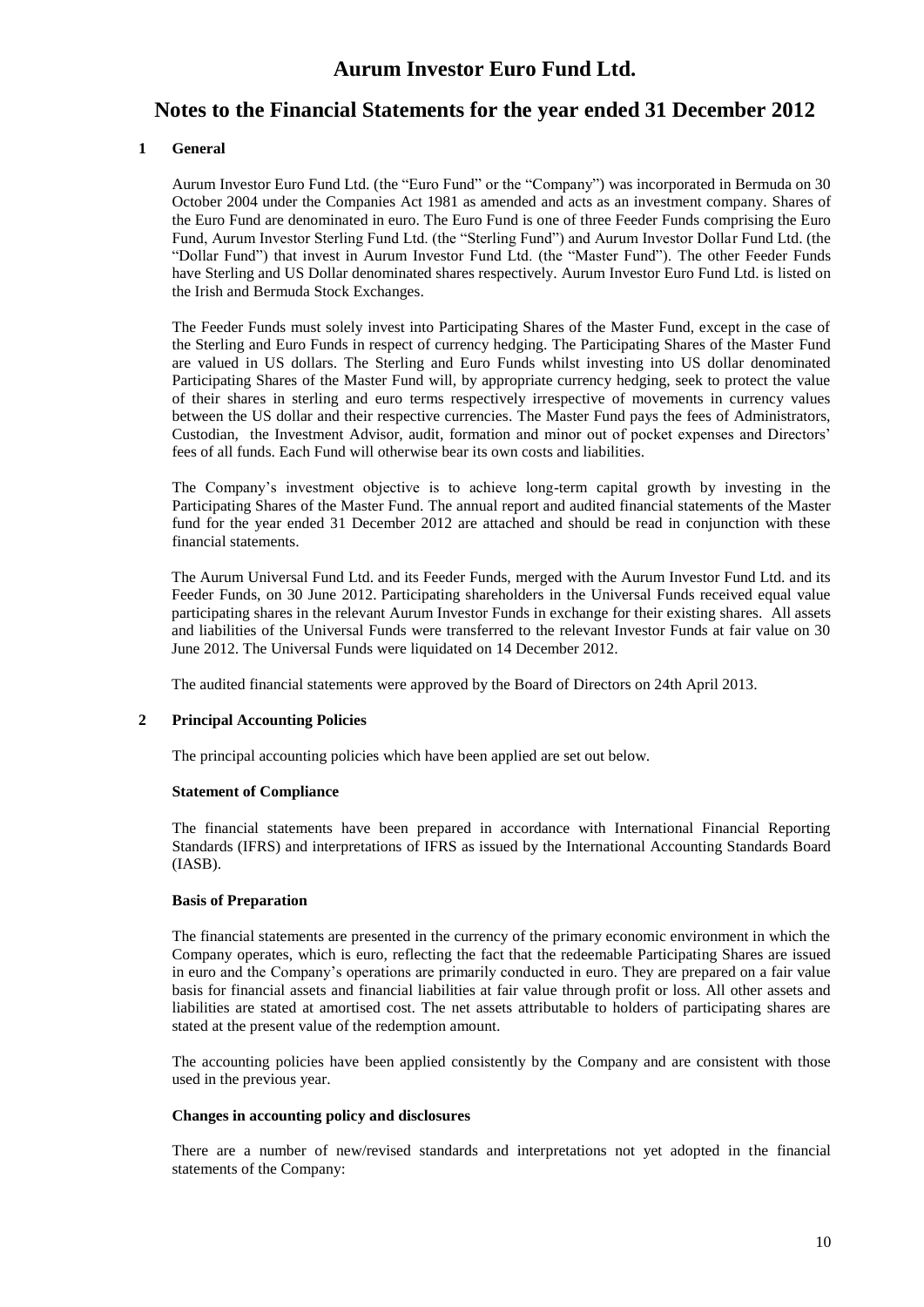# **Notes to the Financial Statements for the year ended 31 December 2012 (continued)**

#### **2 Principal Accounting Policies (continued)**

#### **Changes in accounting policy and disclosures (continued)**

- Amendments to IFRS 7 Financial Instruments effective for accounting periods commencing 1 July 2012 or later: The amendments to IFRS 7 introduce new disclosure requirements about transfers of financial assets, including disclosures for financial assets that are not recognised in their entirety.
- IFRS 10 Consolidated Financial Statements effective for annual reporting periods beginning on or after 1 January 2013. The standard establishes principles for the presentation and preparation of consolidated financial statements when an entity controls one or more other entities. IFRS 10 replaces the consolidation requirements in SIC–12 Consolidation–Special Purpose Entities and IAS 27 Consolidated and Separate Financial Statements.
- IFRS 12 Disclosure of Interests, effective 1 January 2013: IFRS 12 Disclosure of Interests in Other Entities is a new and comprehensive standard on disclosure requirements for all forms of interests in other entities, including joint arrangements, associates, special purpose vehicles and other off balance sheet vehicles.
- The Investment Entities amendment to IFRS 10, IFRS 12 and IAS 27, effective for annual reporting periods beginning on or after 1 January 2013. The Investment Entities amendments provide an exemption to the consolidation requirements in IFRS 10 and require investment entities to measure particular subsidiaries at fair value through profit or loss, rather than consolidate them. The amendments also set out disclosure requirements for investment entities.
- IFRS 13 Fair value measurement, effective for annual reporting periods beginning on or after 1 January 2013: This standard establishes a single source of guidance for fair value as the price that would be received to sell an asset or paid to transfer a liability in an orderly transaction between market participants at the measurement date (also referred to as "the exit price"). The standard also provides guidance for fair value determination and introduces consistent requirements for disclosure and measurement.
- Amendments to IFRS 7 and IAS 32, effective 1 January 2014: The amendments provide clarification and disclosure requirements in relation to offsetting rights.
- IFRS 9 Financial Instruments issued in November 2009 (IFRS 9 (2009)) will change the classification of financial assets and liabilities. The standard is not expected to have an impact on the measurement basis and classification of the financial assets since the majority of the Company's financial assets are measured at fair value through profit or loss. The standard is effective for annual reporting periods beginning on or after 1 January 2015.

The Directors anticipate that the adoption of standards or interpretations currently in issue but not yet effective will have no material impact on the financial statements of the Company in the period of initial application. The Company has not adopted any new standards or interpretations that are not mandatory.

#### **Investments**

The Company, on initial recognition, designated investments as at fair value through profit or loss as, in doing so, it results in more relevant information because the investments and related liabilities are managed as a group of financial assets and liabilities and performance is evaluated on a fair value basis and reported to key management personnel on that basis.

The investment in the master fund is recorded at the net asset value per share as reported by the administrator of the master fund.

In the master fund where administrators are unable to provide net asset value per share, the Directors make their own assessment of value based on available information.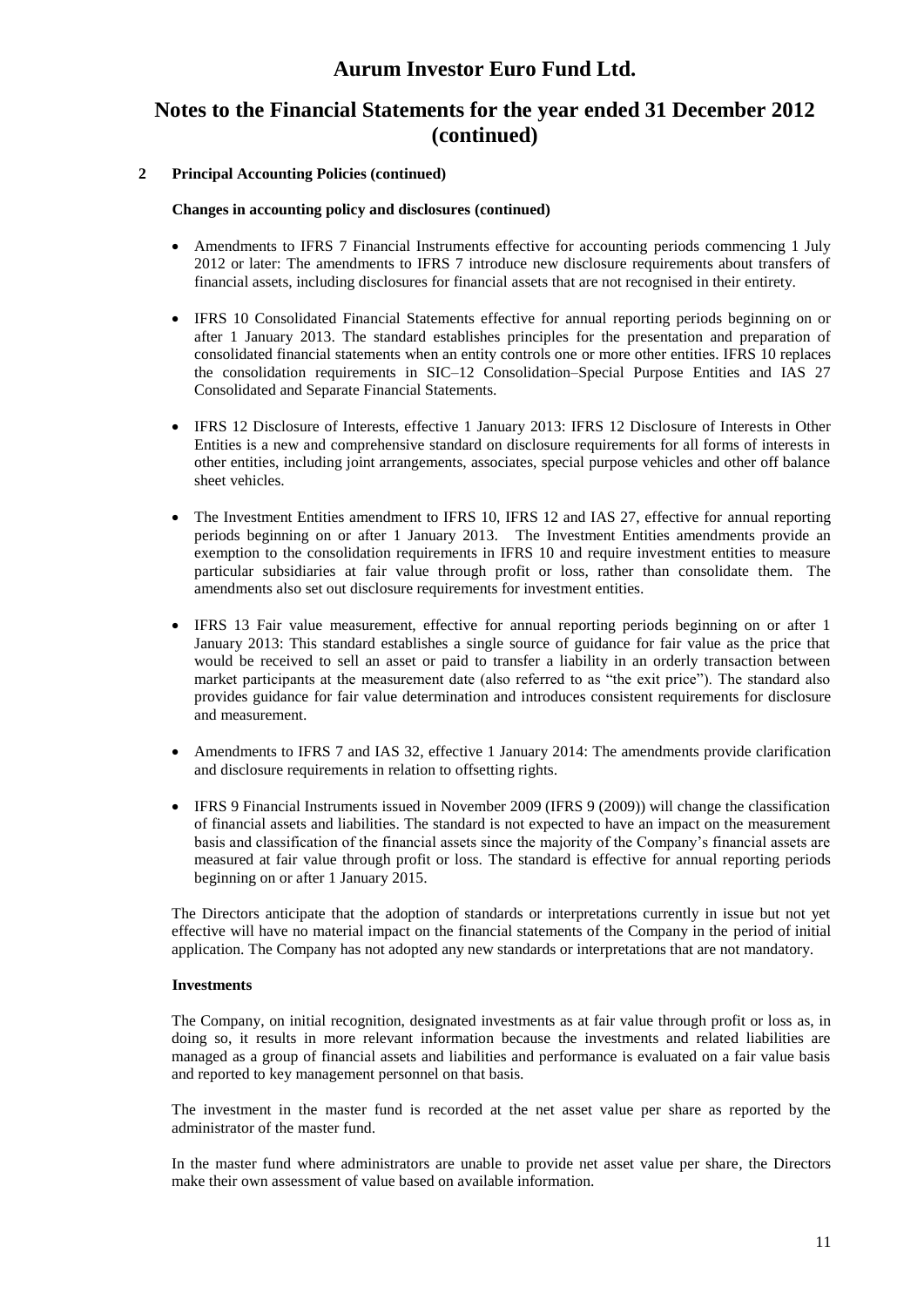# **Notes to the Financial Statements for the year ended 31 December 2012 (continued)**

#### **2 Principal Accounting Policies (continued)**

#### **Investments (continued)**

In determining fair value, the Directors take into consideration where applicable, the impact of suspensions of redemptions, liquidation proceedings, investments in side pockets and any other significant factors.

At the year end, there were no instances wherein the administrator was unable to provide the net asset value per share or that the Directors considered it necessary to make any adjustments to the fair value of the underlying funds.

Investment transactions are recorded on the trade date at which the Company becomes a party to the specific investment.

Financial assets and financial liabilities are measured initially at fair value, being the transaction price on the trade date. Transaction costs are expensed immediately. After initial measurement, the Company measures financial instruments which are classified at fair value through profit and loss at their fair value. Changes in fair value are recorded within net gain/(loss) on investments.

Purchases and sales of financial assets and financial liabilities are recognised using trade date accounting.

Realised capital gains and losses on investment transactions are determined on the weighted average cost basis and are included in the Statement of Comprehensive Income. Unrealised capital gains and losses from a change in the fair value of investments are recognised in the Statement of Comprehensive Income.

Financial assets and liabilities are offset and the net amount presented in the statement of financial position when, and only when, the Fund has a legal right to set off the recognised amounts and it intends either to settle on a net basis or to realise the asset and settle the liability simultaneously.

Under IFRS, Participating Shares are classified as a financial liability and the format of the Statement of Financial Position reflects this position.

#### **Forward Foreign Exchange Contracts**

The Company seeks to protect the value of the Participating Shares in euro terms by entering into Forward Foreign Exchange Contracts. These contracts are recorded at fair value through profit or loss utilising the prevailing forward price at the Statement of Financial Position date. Any unrealised gain or loss is recognised in the Statement of Comprehensive Income. Derivatives are recognised as held for trading, as the Company does not designate any derivatives as hedges for hedge accounting purposes as described under IAS 39.

#### **Translation of Foreign Currencies**

The results and financial position of the entity are expressed in euro which is the functional currency of the Company. Transactions in currencies other than euro are recorded at the transaction date rate. At each reporting date, monetary items and non-monetary assets and liabilities that are fair valued and are denominated in foreign currencies are retranslated at the rate prevailing on the reporting date. Gains and losses arising on retranslation are included in the net profit or loss for the period where investments are classified at fair value through profit or loss.

#### **Interest Income**

Interest income is recognised in the Statement of Comprehensive Income for all interest bearing instruments on an effective interest basis.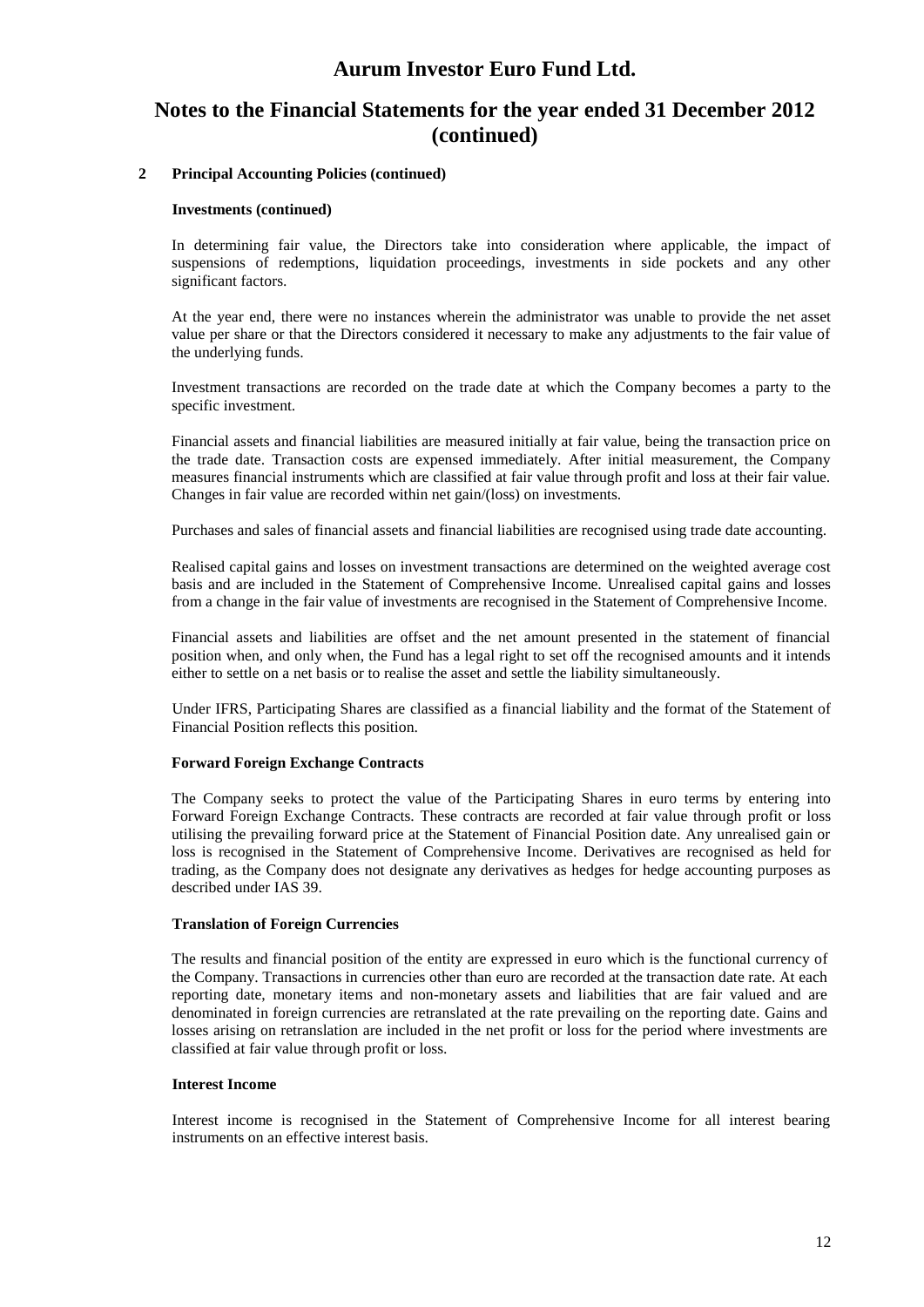# **Notes to the Financial Statements for the year ended 31 December 2012 (continued)**

#### **2 Principal Accounting Policies (continued)**

#### **Cash and Cash Equivalents**

Cash and cash equivalents comprise cash balances held at banks together with bank overdrafts. The bank overdrafts are repayable on demand and form an integral part of the Company's cash management system.

#### **Taxation**

The Company has received an undertaking from the Ministry of Finance of Bermuda, under the Exempted Undertakings Tax Protection Act, 1966 exempting the Company from Bermuda income, profit, capital transfer or capital taxes, should taxes be enacted, until 31 March 2035.

#### **Expenses**

All expenses are recognised in the Statement of Comprehensive Income on an accruals basis.

#### **Use of Estimates**

The preparation of financial statements in accordance with IFRS requires management to make estimates and assumptions that affect the reported amounts of assets and liabilities and disclosure of contingent assets and liabilities at the date of the financial statements and the reported amounts of income and expenses during the year. Actual results could differ from those estimates. Revisions to accounting estimates are recognised in the period in which the estimate is revised. The areas of estimates which have the most significant effect on the amounts recognised in the financial statements are disclosed in notes 8 and 10.

#### **Derecognition of Financial Assets and Liabilities**

A financial asset is derecognised when the Company loses control over the contractual rights that comprise that asset. This occurs when the rights are realised, expired or are surrendered. The Company uses the weighted average cost basis to determine the realised gain or loss on derecognition. A financial liability is derecognised when the obligation specified in the contract is discharged, cancelled or expires.

#### **3 Fees**

The Company pays no direct fees. Please refer to the accompanying Master Fund financial statements for notes regarding fees paid by the Master Fund.

#### **4 Share Capital**

|                                                                                                                            | <b>December</b> | December  |
|----------------------------------------------------------------------------------------------------------------------------|-----------------|-----------|
|                                                                                                                            | 2012<br>€       | 2011<br>€ |
| Authorised share capital of $\epsilon$ 0.002 par value per share<br>1,000 Sponsor Shares<br>4,699,000 Participating Shares | 2<br>9.398      | 9,398     |
|                                                                                                                            | 9,400           | 9,400     |

All of the Sponsor Shares have been issued to and are beneficially owned by the Investment Advisor. The Sponsor Shares do not carry the right to participate in the assets of the Company in a winding up, except to the extent of repayment of par value paid in cash, nor in any dividends or other distribution of the Company so long as Participating Shares are in issue.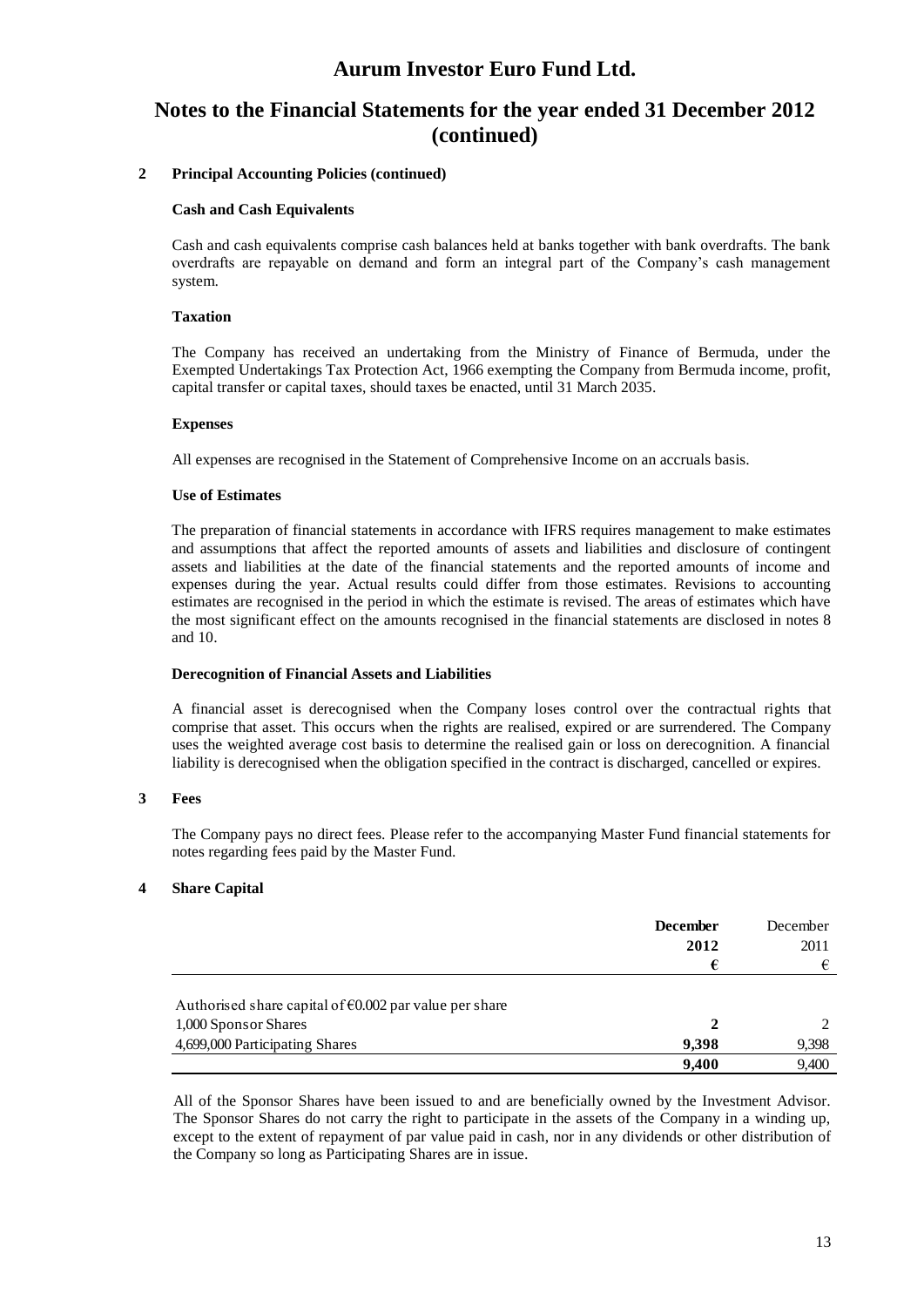# **Notes to the Financial Statements for the year ended 31 December 2012 (continued)**

#### **4 Share Capital (continued)**

The Participating Shares are entitled to receive, to the exclusion of the Sponsor Shares, any dividends which may be declared by the Board of the Company and, upon the winding up of the Company, their par value and any surplus remaining after paying to the holders of the Sponsor Shares the par value of the Sponsor Shares (to the extent actually paid up in cash). The Sponsor Shares have the general voting powers of the Company and the holders of Participating Shares are entitled to receive notice of and attend all general meetings of the members.

|                             | Number of                   |                                        | Number of                   |
|-----------------------------|-----------------------------|----------------------------------------|-----------------------------|
|                             | <b>Participating Shares</b> |                                        | <b>Participating Shares</b> |
|                             |                             |                                        |                             |
| Opening at 1 January 2012   |                             | 273,266.98 Opening at 1 January 2011   | 382,577.52                  |
| Issued during the year      |                             | 17,130.42 Issued during the year       | 6,552.62                    |
| Redeemed during the year    |                             | $(35,035.81)$ Redeemed during the year | (115,863.16)                |
| Closing at 31 December 2012 | 255,361.59                  | Closing at 31 December 2011            | 273,266.98                  |

#### **Statement of Changes in Sponsor and Participating Shares**

|                                      |                |               | <b>Share Premium and</b>          |                |
|--------------------------------------|----------------|---------------|-----------------------------------|----------------|
|                                      | <b>Sponsor</b> | Participating | <b>Return Allocated to</b>        |                |
|                                      | <b>Shares</b>  | <b>Shares</b> | <b>Participating Shareholders</b> | <b>Total</b>   |
|                                      | €              | €             | €                                 | €              |
| <b>Balance at 1 January 2012</b>     | $\overline{2}$ | 765           | 33,278,771                        | 33,279,538     |
| Change in net assets attributable to |                |               |                                   |                |
| holders of participating shares      |                |               | 1,748,834                         | 1,748,834      |
| Subscriptions during the year        |                | 34            | 2,136,813                         | 2,136,847      |
| Redemptions during the year          |                | (70)          | (4,336,453)                       | (4,336,523)    |
|                                      |                |               |                                   |                |
| <b>Balance at 31 December 2012</b>   | $\mathbf{2}$   | 729           | 32,827,965                        | 32,828,696     |
| <b>Balance at 1 January 2011</b>     | $\overline{2}$ | 765           | 48,270,188                        | 48,270,955     |
|                                      |                |               |                                   |                |
| Change in net assets attributable to |                |               |                                   |                |
| holders of participating shares      |                |               | (1,330,943)                       | (1,330,943)    |
| Subscriptions during the year        |                |               | 820,679                           | 820,679        |
| Redemptions during the year          |                |               | (14, 481, 153)                    | (14, 481, 153) |
| <b>Balance at 31 December 2011</b>   | $\mathbf{2}$   | 765           | 33,278,771                        | 33,279,538     |

Participating Shares in the Company may be redeemed at the Net Asset Value per Participating Share on the dealing day immediately following the valuation day, being the last business day of each month, on at least 90 days notice to the Administrator. The Company endeavours to pay the redemption proceeds within 30 days of the redemption date.

#### **5 Bank Overdraft**

The Company has a facility with Northern Trust (Guernsey) Limited and any outstanding bank overdraft is secured over the portfolio of the Company.

#### **6 Net Asset Value per Participating Share**

The Net Asset Value per Participating Share is calculated by dividing the net assets less the par value of the Sponsor Shares included in the Statement of Financial Position by the number of Participating Shares in issue at the year end.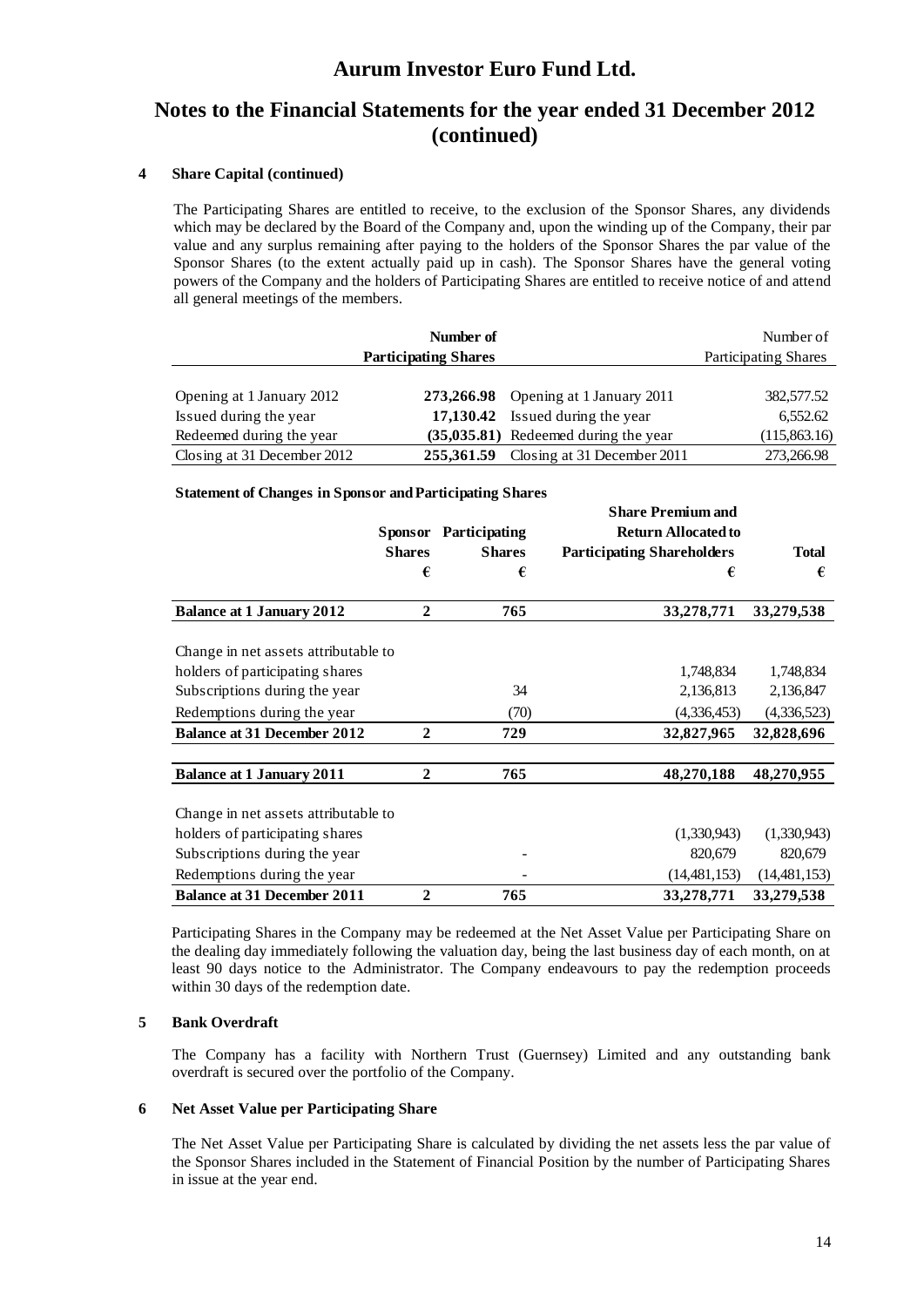# **Notes to the Financial Statements for the year ended 31 December 2012 (continued)**

#### **6 Net Asset Value per Participating Share (continued)**

|                                                                | <b>December</b> | December   |
|----------------------------------------------------------------|-----------------|------------|
|                                                                | 2012            | 2011       |
|                                                                |                 |            |
| Total Net Assets $(\epsilon)$ Less Par Value of Sponsor Shares | 32,828,694      | 33,279,536 |
| <b>Issued Participating Shares</b>                             | 255,361.59      | 273,266.98 |
| Net Asset Value per Participating Share $(\epsilon)$           | 128.55          | 121.78     |

#### **7 Related Parties**

The Company's Administrators, Investment Advisor, Custodian and Directors are related parties by virtue of the material contracts in existence that are outlined in notes 3 to 5 of the financial statements of the Master Fund.

Mr C C Morris, Mrs T Gibbons and Mr A Hopkin are directors of the Investment Advisor. Mr S A Morris, Mr D R Cottingham and Mr C J Gundle are directors of and, directly and indirectly, hold shares in the Investment Advisor. Mr S A Morris, Mr D R Cottingham and Mr C C Morris are directors of Global Fund Services Ltd, the Bermuda Administrator and along with Mr A Hopkin are directors of Continental Sponsors Ltd, the sponsoring broker on the Bermuda Stock Exchange.

Ms M O'Caoimh is an employee of the Irish Administrator.

Aurum Fund Management Ltd. is also the sponsor and advisor to a number of other investment companies and the Directors of the Company, the Master Fund and Aurum Fund Management Ltd. may serve as Directors of such companies.

Persons connected to the Directors, as defined under the Irish Stock Exchange listing requirements, directly and indirectly own all the Sponsor Shares of the Company. At 31 December 2012, Directors and Persons so connected did not directly or indirectly hold Participating Shares in the Company (2011: Nil).

All dealings between all parties were at arm's length prices.

#### **8 Financial Instruments and Risk Exposure**

The Company invests all of its assets, other than currency hedging, into the Master Fund which is exposed to market risk, currency risk, credit risk and liquidity risk arising from the financial instruments it holds. These risks are explained in the financial statements of the Master Fund which are attached.

The Company is exposed to currency risk in pursuit of its investment objective, set out on page 10. The currency risk is managed on a monthly basis using Forward Foreign Exchange Contracts. At the Statement of Financial Position date, there was a net exposure to currency risk:

| 31 December 2012 | Monetary<br>assets<br>₽ | Monetary<br>Liabilities<br>€ | Forward Foreign<br><b>Exchange Contracts</b> | Net Exposure |
|------------------|-------------------------|------------------------------|----------------------------------------------|--------------|
| US dollar        | 32,431,798              | (729)                        | (32,204,653)                                 | 226,416      |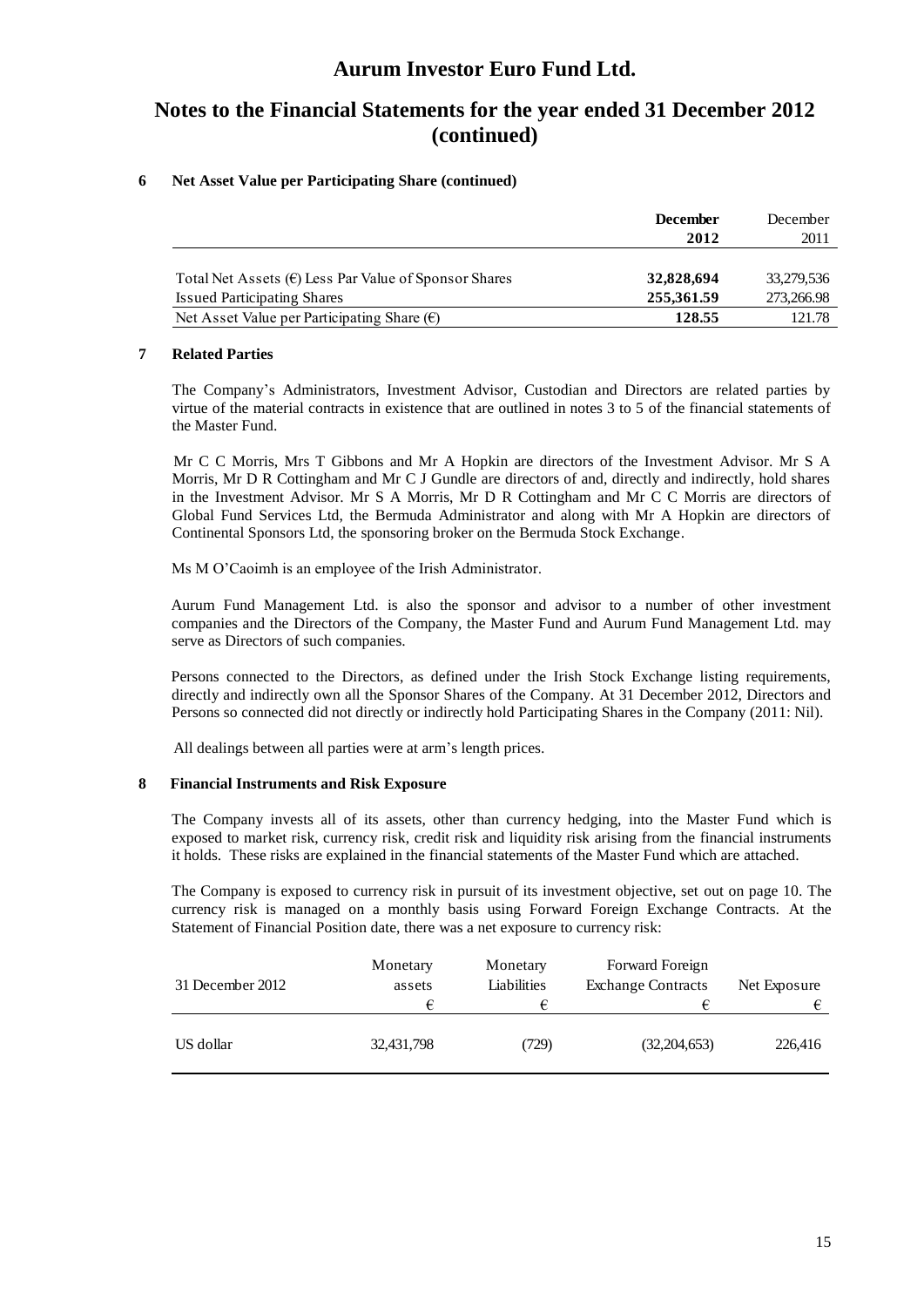# **Notes to the Financial Statements for the year ended 31 December 2012 (continued)**

#### **8 Financial Instruments and Risk Exposure (continued)**

| 31 December 2011 | Monetary<br>assets<br>€ | Monetary<br>Liabilities | Forward Foreign<br><b>Exchange Contracts</b> | Net Exposure<br>€ |
|------------------|-------------------------|-------------------------|----------------------------------------------|-------------------|
| US dollar        | 34,257,405              | (1,159,734)             | (33,022,542)                                 | 75,129            |

#### **9 Net Forward Foreign Exchange Contracts**

As at 31 December 2012, the Company had entered into and not closed Forward Foreign Exchange Contracts to hedge the value of the Company's portfolio. The contracts were with the Custodian.

#### **Open Forward Foreign Currency Transactions at 31 December 2012**

|                |                 |          |                  | <b>Unrealised</b> |
|----------------|-----------------|----------|------------------|-------------------|
| Currency       | <b>Currency</b> | Currency | <b>Maturity</b>  | Gain / (Loss)     |
| Sold           | <b>Bought</b>   | Rate     | Date             | €                 |
| US\$14,007,833 | €               | 1.3013   | 31 January 2013  | 154,308           |
| US\$13,939,586 | €               | 1.3022   | 28 February 2013 | 147,623           |
| US\$14,175,307 | €               | 1.3209   | 28 March 2013    |                   |
| US\$235,721    | €               | 1.3204   | 28 February 2013 |                   |
| US\$235,721    | €               | 1.3202   | 31 January 2013  |                   |
| €52,424        | US\$            | 0.7682   | 31 January 2013  | (729)             |

 **301,202**

**Unrealised**

#### **Open Forward Foreign Currency Transactions at 31 December 2011**

| <b>Currency</b> | <b>Currency</b> | <b>Currency</b> | <b>Maturity</b>  | Gain / (Loss) |
|-----------------|-----------------|-----------------|------------------|---------------|
| Sold            | <b>Bought</b>   | Rate            | <b>Date</b>      | €             |
| €377,091        | US\$            | 0.7502          | 31 January 2012  | 10,945        |
| US\$14,263,902  | €               | 1.2965          | 30 March 2012    |               |
| €740,077        | US\$            | 0.7720          | 31 January 2012  |               |
| €739,963        | US\$            | 0.7718          | 29 February 2012 |               |
| US\$15,222,597  | €               | 1.3341          | 29 February 2012 | (339,071)     |
| US\$15,725,260  | €               | 1.4000          | 31 January 2012  | (906, 980)    |
|                 |                 |                 |                  | (1,235,106)   |

#### **10 Fair Value Measurement**

The International Accounting Standards Board published *Improving Disclosures about Financial Instruments (Amendments to IFRS 7)* that are explained in Note 11 of the Master Fund financial statements.